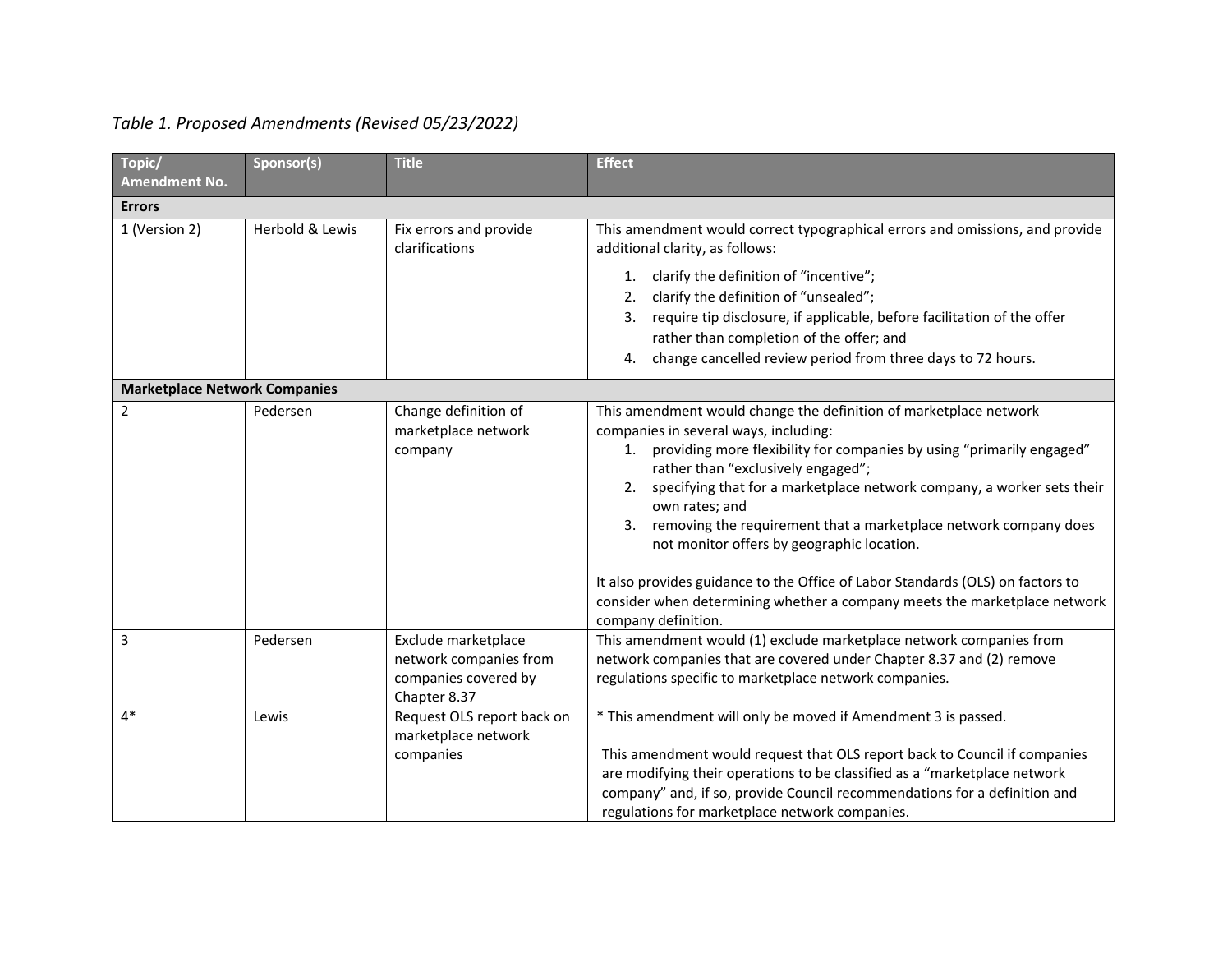| Topic/               | Sponsor(s)                                                | <b>Title</b>                                                | <b>Effect</b>                                                                                                                                                                                                                                                                                                                                                                                                                                                                                                                                                                                                                                                                                                                                                                                    |
|----------------------|-----------------------------------------------------------|-------------------------------------------------------------|--------------------------------------------------------------------------------------------------------------------------------------------------------------------------------------------------------------------------------------------------------------------------------------------------------------------------------------------------------------------------------------------------------------------------------------------------------------------------------------------------------------------------------------------------------------------------------------------------------------------------------------------------------------------------------------------------------------------------------------------------------------------------------------------------|
| <b>Amendment No.</b> |                                                           |                                                             |                                                                                                                                                                                                                                                                                                                                                                                                                                                                                                                                                                                                                                                                                                                                                                                                  |
|                      | <b>Minimum Payment Calculation and Associated Factors</b> |                                                             |                                                                                                                                                                                                                                                                                                                                                                                                                                                                                                                                                                                                                                                                                                                                                                                                  |
| 5                    | Herbold & Lewis                                           | Reduce associated cost,<br>time, and mileage factors        | This amendment would reduce the inputs to the minimum payment calculation<br>as follows:<br>Reduce associated cost factor from 1.13 to 1.12<br>$\bullet$<br>Reduce associated time factor from 1.21 to 1.17<br>$\bullet$<br>Reduce associated mileage factor from 1.25 to 1.10<br>$\bullet$<br>This amendment would reduce the per-offer minimum payment for app-based<br>workers. In 2022, the per-minute amount would be reduced from \$0.39 to \$0.38                                                                                                                                                                                                                                                                                                                                         |
|                      |                                                           |                                                             | and the per-mile amount would be reduced from \$0.73 to \$0.64.                                                                                                                                                                                                                                                                                                                                                                                                                                                                                                                                                                                                                                                                                                                                  |
| 6                    | Nelson                                                    | Change adjustment of<br>associated cost and time<br>factors | This amendment would change the OLS Director's discretion to adjust the<br>associated cost factor and associated time factor from annually to every three<br>years. As a result, the associated cost and time factors would remain constant<br>for at least three years.                                                                                                                                                                                                                                                                                                                                                                                                                                                                                                                         |
| 7 (Version 2)        | Herbold & Lewis                                           | Adjustments to the<br>associated mileage factor             | This amendment would give the OLS Director authority to adjust the associated<br>mileage factor and provide guidance for that adjustment.<br>The introduced legislation would not explicitly give the OLS Director authority to<br>adjust the associated mileage factor in the future if conditions change. This<br>authority would be provided for both the associated cost factor and associated<br>time factor.<br>This amendment assumes passage of Amendment 5, which would lower the<br>associated mileage factor from 1.25 to 1.10. If Amendment 5 does not pass, this<br>amendment will need to be revised to state that the associated mileage factor<br>can be adjusted "provided, that this adjustment shall not result in reduction of<br>the associated mileage factor below 1.25." |
| 15                   | Nelson                                                    | Change adjustment of<br>associated mileage factor           | This amendment would change the Office of Labor Standards (OLS) Director's<br>discretion to adjust the associated mileage factor from annually to every three<br>years. As a result, the associated mileage factor would remain constant for at<br>least three years.<br>This amendment is contingent on the passage of Amendment 6, which would<br>amend CB 120294 to change the frequency of adjustments to the associated<br>cost factor and associated time factor, and the passage of Amendment 7, which<br>would amend CB 120294 to give the OLS Director the authority to adjust the<br>associated mileage factor annually.                                                                                                                                                               |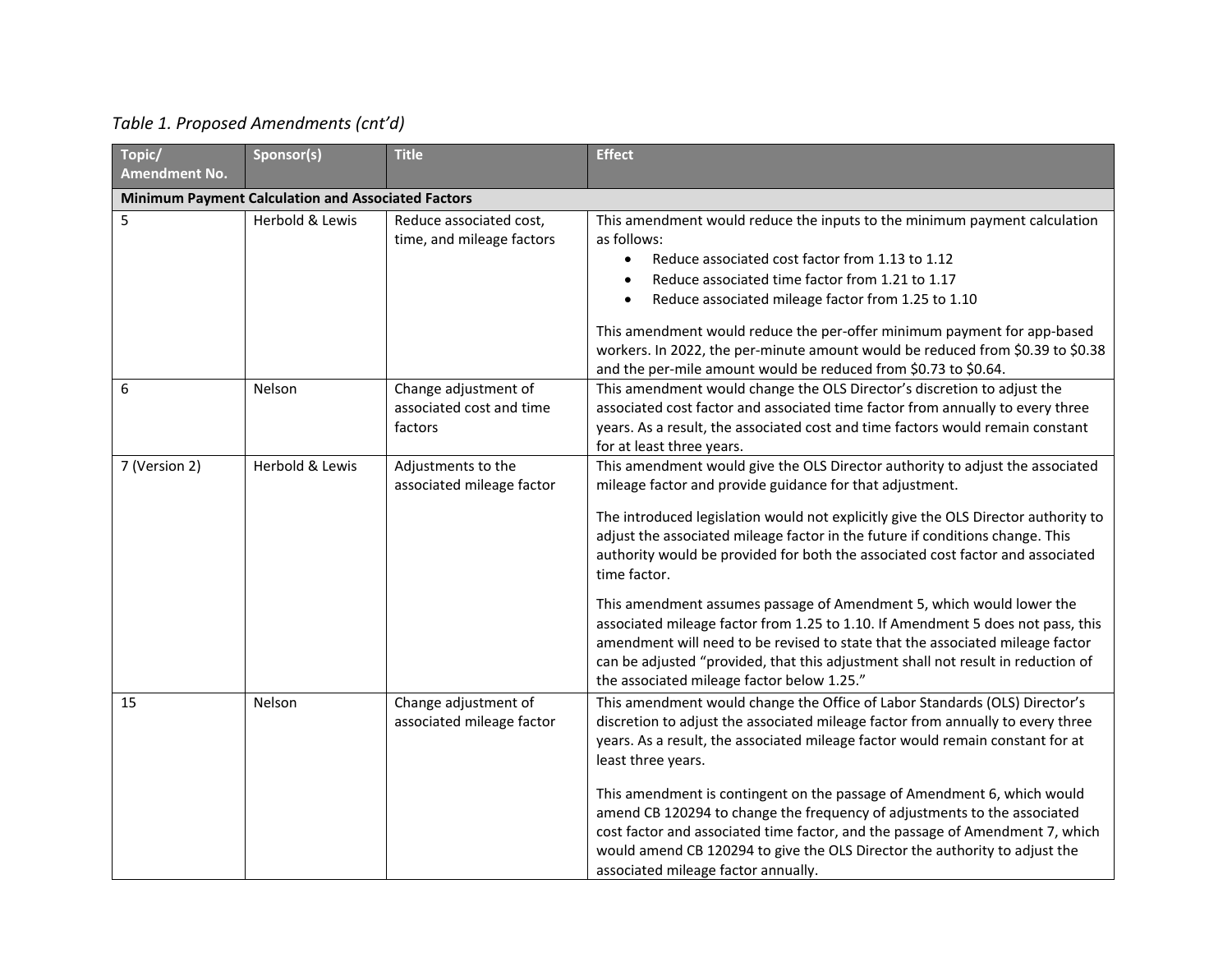| Topic/<br><b>Amendment No.</b> | Sponsor(s)      | <b>Title</b>                                    | <b>Effect</b>                                                                                                                                                                                                                                                                                                                                                                                                                                                                                                                                                                                                                                                                                                                                                 |
|--------------------------------|-----------------|-------------------------------------------------|---------------------------------------------------------------------------------------------------------------------------------------------------------------------------------------------------------------------------------------------------------------------------------------------------------------------------------------------------------------------------------------------------------------------------------------------------------------------------------------------------------------------------------------------------------------------------------------------------------------------------------------------------------------------------------------------------------------------------------------------------------------|
| <b>Transparency and Notice</b> |                 |                                                 |                                                                                                                                                                                                                                                                                                                                                                                                                                                                                                                                                                                                                                                                                                                                                               |
| 8                              | Herbold         | Amend notice of rights<br>requirement           | This amendment would 1) require OLS to produce a model notice of rights and<br>translations; 2) require the notice of rights to have a description of whether the<br>network company identifies as an on-demand network company, a marketplace<br>network company, or neither, and the implications for engaged time and miles;<br>and 3) require the network company to file their notice of rights with OLS.<br>This amendment would ensure that a model notice of rights and accurate<br>translations are available to network companies. It would assist OLS with<br>outreach and implementation, clarifying for app-based workers what type of<br>network company they likely work for, and therefore when to expect engaged<br>time and miles to apply. |
| 9                              | Herbold & Lewis | Modify up-front disclosures                     | This amendment would allow for additional information to be disclosed after an<br>offer is accepted, instead of in advance of the offer. The information would still<br>need to be disclosed before a specific online order is assigned to a worker, if<br>reasonably ascertainable. This amendment would only apply to pre-scheduled<br>offers or offers containing multiple online orders, such as an offer for a pre-<br>scheduled block of deliveries.<br>This amendment would also require rules to be adopted clarifying the disclosure<br>of unsealed contents of online orders, and corrects a technical error regarding<br>tip disclosure.                                                                                                           |
| 14                             | Nelson          | Remove tip amount from up-<br>front disclosures | This amendment would remove the tip amount from up-front disclosure<br>requirements for each offer. As a result, network work companies would not be<br>required to provide tip amounts when facilitating or presenting an offer.                                                                                                                                                                                                                                                                                                                                                                                                                                                                                                                             |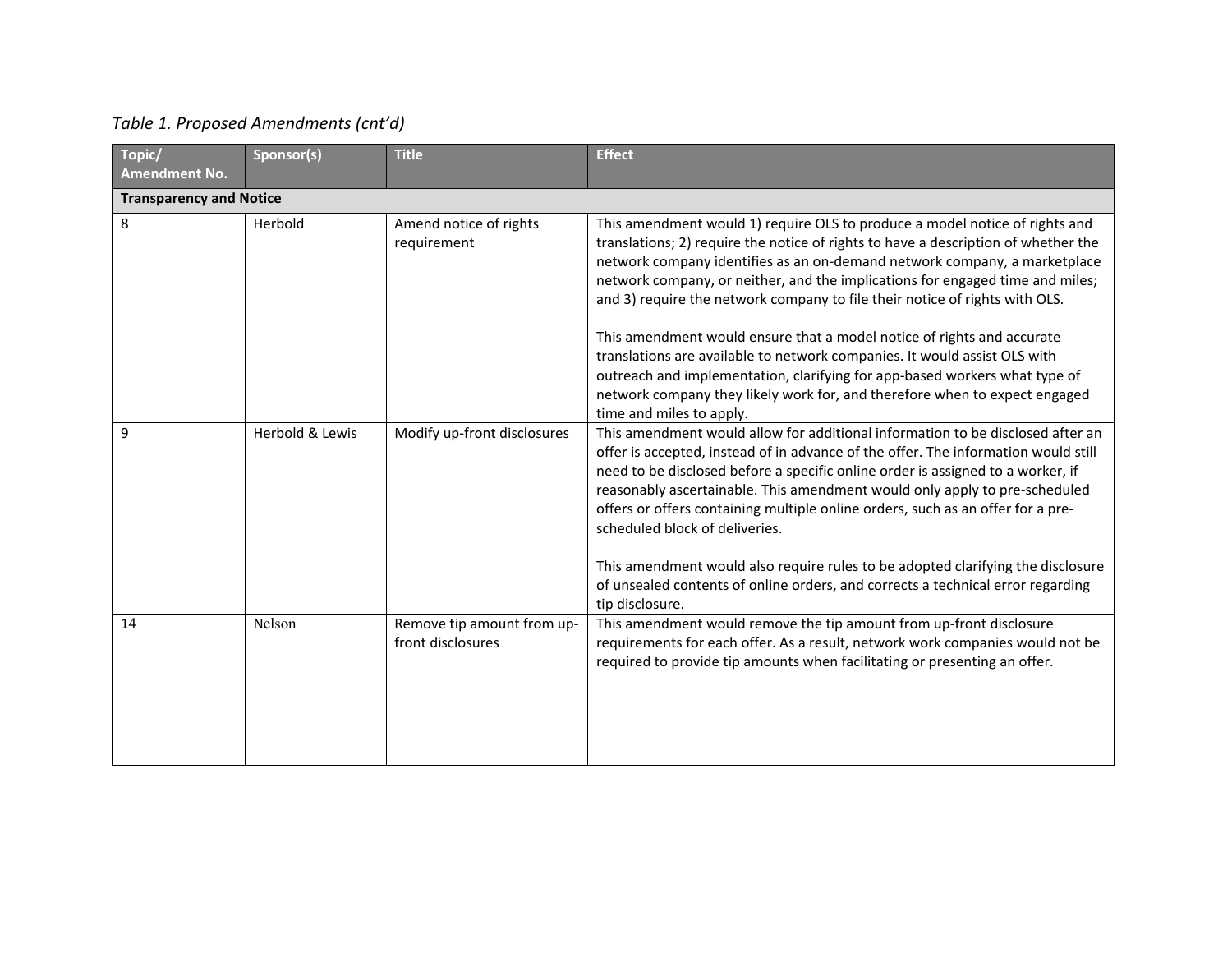| Topic/<br>Amendment No. | Sponsor(s)                                   | <b>Title</b>                                                                                                                                  | <b>Effect</b>                                                                                                                                                                                                                                                                                                                                                                                                                                                                                                                                                                                                                                       |
|-------------------------|----------------------------------------------|-----------------------------------------------------------------------------------------------------------------------------------------------|-----------------------------------------------------------------------------------------------------------------------------------------------------------------------------------------------------------------------------------------------------------------------------------------------------------------------------------------------------------------------------------------------------------------------------------------------------------------------------------------------------------------------------------------------------------------------------------------------------------------------------------------------------|
|                         | <b>Cancellations without Cause and Fraud</b> |                                                                                                                                               |                                                                                                                                                                                                                                                                                                                                                                                                                                                                                                                                                                                                                                                     |
| 10                      | Herbold                                      | Clarify receipt requirement<br>for cancelled offers                                                                                           | This amendment would add a definition for "cancellation without cause" and<br>clarify that a receipt is due to an app-based worker within 72 hours of a<br>cancellation with or without cause. The ordinance currently requires a receipt to<br>the app-based worker within 24 hours of an offer's performance or a<br>cancellation with cause, and does not specify a receipt requirement for a<br>cancellation without cause.<br>Requiring a receipt for cancellations within 72 hours instead of 24 hours allows a<br>network company to review whether a cancellation is with cause or without<br>cause, consistent with subsection 8.37.080.D. |
| 11                      | Herbold & Lewis                              | Exclude engaged time for<br>cancellations without cause,<br>and permit network<br>companies to create and<br>share a fraudulent use<br>policy | This amendment would change the definition of engaged time to clarify that<br>offers ending in a cancellation without cause by the app-based worker shall not<br>incur any engaged time.<br>This amendment would also permit network companies to create and share a<br>policy with app-based workers regarding how fraudulent use would be<br>identified and what actions may be taken to remedy or prevent fraudulent use<br>of the network company's platform.                                                                                                                                                                                   |